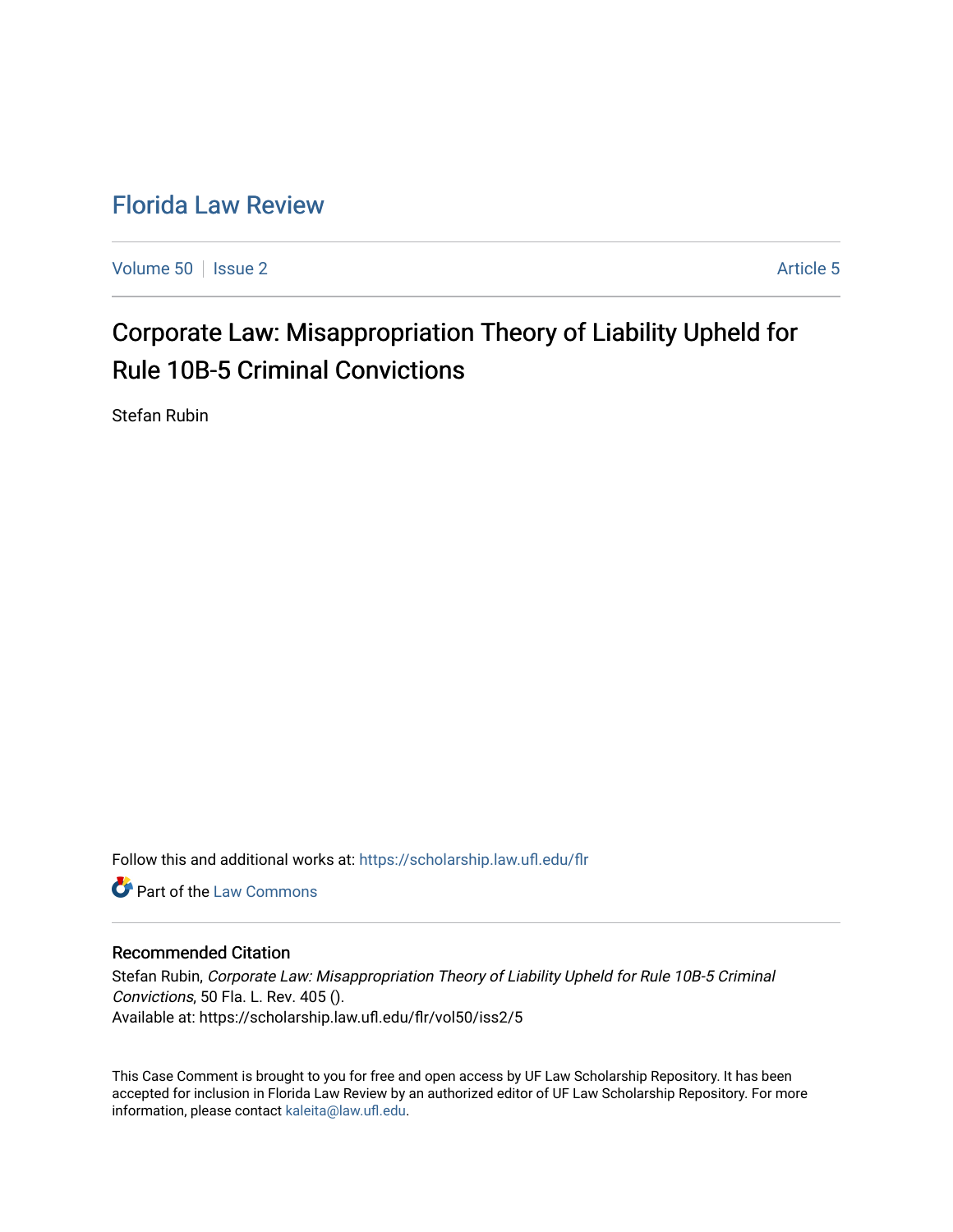## **CASE COMMENT**

#### CORPORATE LAW: MISAPPROPRIATION THEORY OF LIABILITY UPHELD FOR RULE 1OB-5 CRIMINAL CONVICTIONS

### *United States v. O'Hagan,* 117 **S.** Ct. 2199 (1997)\*

#### *Stefan Rubin\**

Respondent was charged with fifty-seven counts of mail fraud, securities fraud, fraudulent trading in connection with a tender offer, and money laundering.<sup>1</sup> The securities fraud charges were based on section 10(b) of the Securities Exchange Act of 1934 and **SEC** Rule **lOb-5** promulgated thereunder.<sup>2</sup> As a partner in a law firm, Respondent

It shall be unlawful for any person, directly or indirectly, **by** the use of any means or instrumentality of interstate commerce or of the mails, or of any facility of any national securities exchange--

**(b)** To use or employ, in connection with the purchase or sale of any security registered on a national securities exchange or any security not so registered, any manipulative or deceptive device or contrivance in contravention of such rules and regulations as the Commission may prescribe as necessary or appropriate in the public interest or for the protection of investors.

Securities Exchange Act of 1934, § **10(b), 15 U.S.C.** § **78j(b)** (1994). Under power granted **by** Congress in § **10(b),** the **SEC** promulgated Rule **lOb-5,** which provides in relevant part:

It shall be unlawful for any person, directly or indirectly, **by** the use of any means or instrumentality of interstate commerce, or of the mails or of any facility of any national securities exchange,

(a) To employ any device, scheme, or artifice to defraud,  $\dots$  or

**(c)** To engage in any act, practice, or course of business which operates or would operate as a fraud or deceit upon any person, in connection with the purchase or sale of any security.

**17** C.F.R. § 240.10b-5 (1996).

*<sup>\*</sup> Editor's Note:* This Case Comment won the George W. Milam Outstanding Case Comment Award for the Spring **1997** semester.

**<sup>\*\*</sup>** This Case Comment is dedicated to my wonderful parents, without whose love and support this never would have been possible.

*<sup>1.</sup> See* United States v. O'Hagan, **117 S. Ct. 2199, 2205 (1997).**

*<sup>2.</sup> See id.* at **2205.** Section **10(b)** provides in relevant part: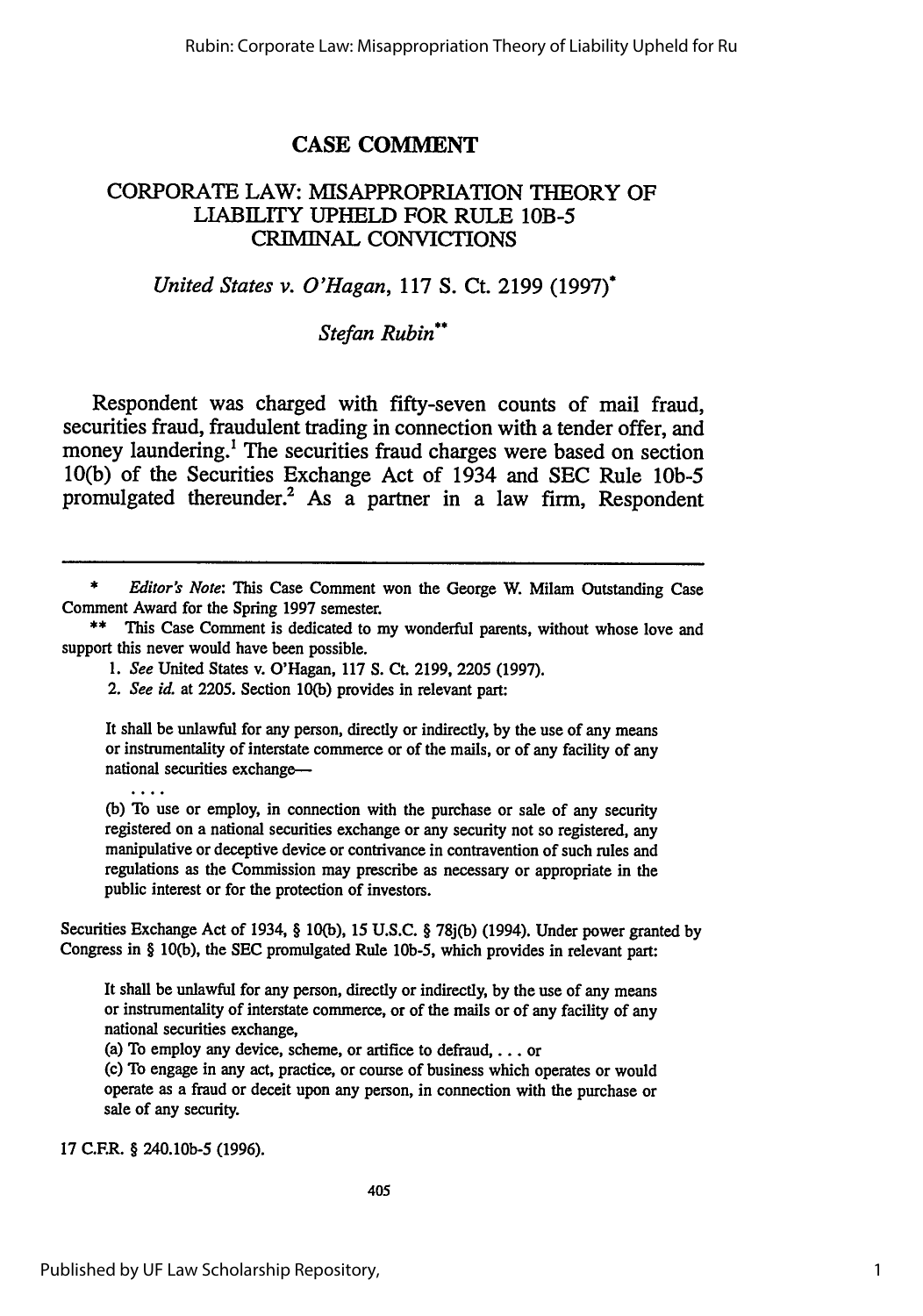learned that one of his firm's clients was proposing a tender offer<sup>3</sup> to acquire a company.4 Although Respondent did not work directly with the client, he learned of nonpublic information regarding the acquisition.' News of the acquisition had not yet been released to the public when Respondent began purchasing call options<sup>6</sup> and common stock in the proposed target company.7 After the acquisition was announced to the public,<sup>8</sup> Respondent liquidated his securities for a profit of \$4.3 million.9 The Securities and Exchange Commission **(SEC)** initiated an investigation and charged Respondent with securities fraud under a misappropriation theory of liability.<sup>10</sup>

At trial, Respondent was convicted on all counts.<sup>11</sup> On appeal to the Eighth Circuit, Respondent contested that the misappropriation theory was an impermissible theory of liability under both section **10(b)** of the Securities Exchange Act of 1934 (Exchange Act) and **SEC** Rule **10b-5.12** Accepting this argument, 13 the Eighth Circuit reversed the district court's opinion.<sup>14</sup> After granting certiorari, the United States Supreme Court reversed and **HELD,** the misappropriation theory is a valid theory

3. A tender offer is "a form of acquisition in which the acquiring corporation goes directly to the shareholders of the target corporation and asks them to 'tender' their shares in exchange for whatever the acquiring corporation is willing to offer." LARRY D. **SODERQUIST ET** AL., CORPORATIONS AND OTHER BUSINESS ORGANIZATIONS 821 (4th ed. 1997).

*5. See* **SEC** v. O'Hagan, 901 F. Supp. 1461, 1463 **(D.** Minn. 1995), *rev'd sub* nom., United States v. O'Hagan, 92 F.3d 612 (8th Cir. 1996), *rev'd,* 117 **S. Ct.** 2199 (1997).

**6.** A call option is a financial instrument which provides its owner the right to purchase a specific number of shares of stock at a set price within a specified time period. After the time period ends, the option expires and the owner may no longer exercise the right to purchase shares. *See* United States v. O'Hagan, 92 F.3d 613, 614 n.1 (8th Cir. 1996), *rev'd,* 117 **S.** Ct. 2199 (1997).

*7. See O'Hagan,* 117 **S.** Ct. at 2205. When the tender offer was publicly announced, Respondent already owned 2500 unexpired options (each representing the right to purchase **100** shares) and 5000 shares of common stock of the target company. *See id.*

8. Several courts have found that the announcement of the target company's identity in a proposed tender offer usually causes that company's stock price to increase. *See, e.g.,* **SEC** v. Maio, 51 F.3d 623, **628** n.3 (7th Cir. 1995) (noting that "[w]hen a tender offer is announced, usually the price of the target company rises and the price of the offeror falls or remains the same'); **SEC** v. Materia, 745 F.2d 197, 199 (2d Cir. 1984) (stating that "even a hint of an upcoming tender offer may send the price of the target company's stock soaring").

*9. See O'Hagan,* 117 **S. Ct.** at **2205.** When the tender offer was announced, the stock price of the target company rose approximately 50%, from \$39 per share to nearly \$60 per share. *See id.*

12. See O'Hagan, 92 F.3d at 615.

14. *See id.* at 628.

*<sup>4.</sup> See O'Hagan,* 117 **S. Ct.** at 2205.

<sup>10.</sup> *See id.*

<sup>11.</sup> *See id.*

<sup>13.</sup> *See id.* at 622.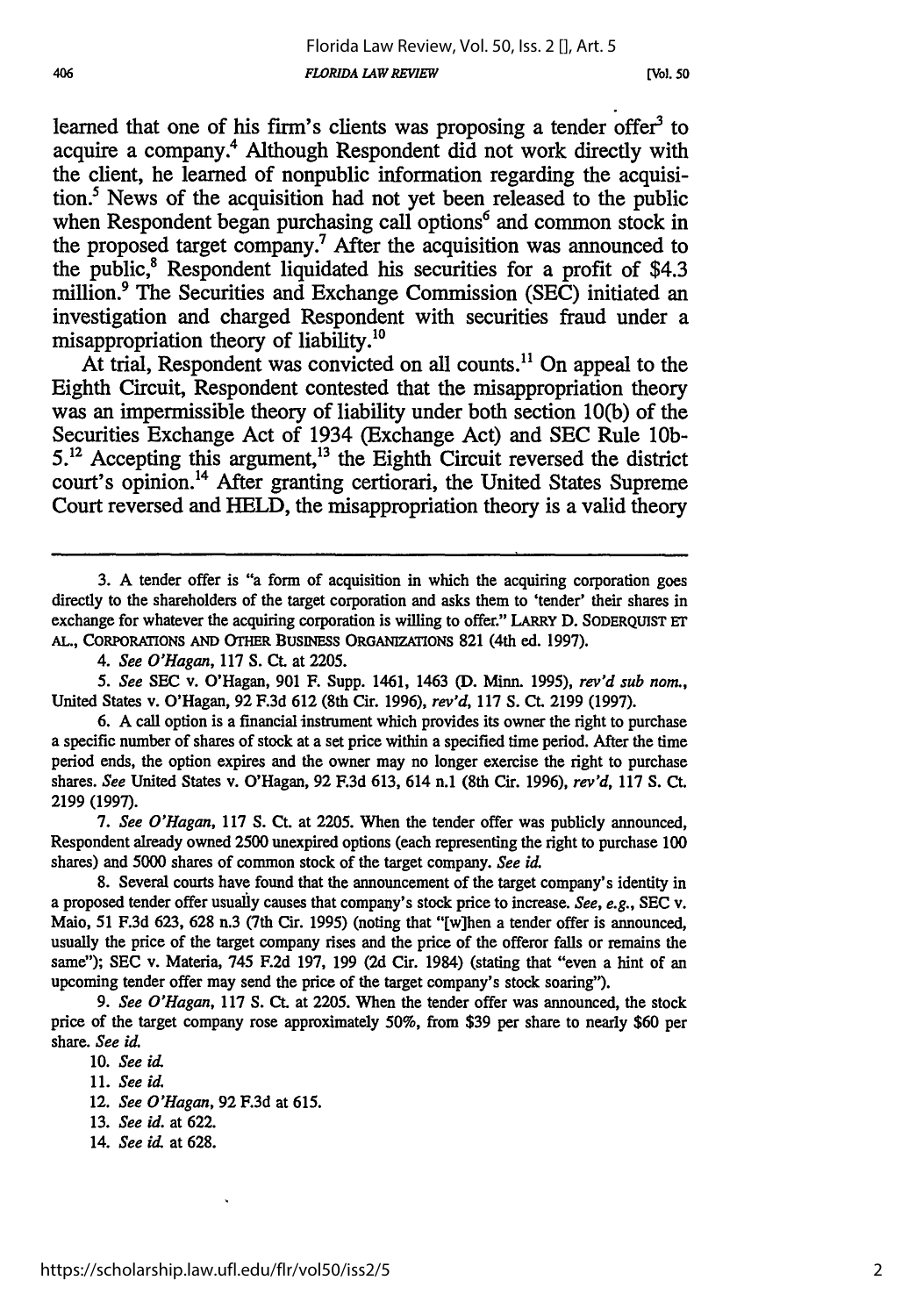19981

#### CASE COMMENT

of liability under section **10(b)** of the Exchange Act and SEC Rule lOb-*515*

The primary purpose of section 10(b) and Rule **10b-5** is to promote market integrity and investor confidence.<sup>16</sup> Section 10(b) prohibits using any manipulative or deceptive device, or violating any **SEC** rule promulgated in furtherance of section 10(b), "in connection with" a securities transaction.<sup>17</sup> Under powers granted by Congress to promote section 10(b), the SEC enacted Rule *lOb-5* to further protect the integrity of the market.<sup>18</sup> Similarly, Rule 10b-5 prohibits committing any "fraud or deceit upon any person, in connection with the purchase or sale of any security."19 Rule **lOb-5** violations give rise to both civil and criminal liability,<sup>20</sup> and the misappropriation theory of Rule 10b-5 liability has been supported in both the criminal and civil enforcement actions.<sup>21</sup>

Traditionally, only insiders of the target company in a proposed tender offer could be charged with Rule 10b-5 violations.<sup>22</sup> Gradually, the SEC also began to charge outsiders with Rule **lOb-5** violations.23

**17.** *See* 15 U.S.C. **§** 78j(b) (1994); *supra* note 2.

18. *See* 15 U.S.C. **§** 78j(b) (1994) (authorizing the **SEC** to enact rules "for the protection of investors").

**19. 17** C.F.R. **§** 240.10b-5(c); *supra* note 2.

20. *See* 15 U.S.C. **§§** 78u, 78ff (1997); *see also O'Hagan,* 117 **S.** Ct. at **2206** (stating that "criminal liability under **§** 10(b) may be predicated on the misappropriation theory"); United States v. Newman, 664 F.2d 12, 16 **(2d** Cir. 1981) (stating that "section 10(b) was written as both a regulatory and criminal piece of legislation"), *cert. denied,* 464 U.S. **863** (1983).

21. *See O'Hagan, 117* **S.** Ct. at **2206;** *see also Materia,* 745 F.2d at 201 (upholding injunction and penalty in **SEC** enforcement action for violations of Rule **lOb-5** under the misappropriation theory); *Newman,* 664 **F.2d** at 16, 19 (explaining that a Rule **lOb-5** criminal prosecution can be based upon a misappropriation theory of liability).

22. *See In re* Cady, Roberts & Co., 40 S.E.C. 907, 911 **(1961)** (stating that an affirmative duty to disclose nonpublic information before trading on it has traditionally been imposed on corporate insiders such as officers, directors, and majority shareholders); *see also* General Time Corp. v. Talley Indus., Inc., 403 **F.2d 159,** 164 **(2d** Cir. **1968)** (stating that "[w]e know of no rule of law... that a purchaser of stock, who was not an 'insider' and had no fiduciary relation to a prospective seller, had any obligation to reveal" nonpublic information regarding the securities transaction).

23. *See, e.g.,* Chiarella v. United States, 445 U.S. 222 (1980); SEC v. Materia, 745 F.2d 197 (2d Cir. 1984); United States v. Newman, 664 F.2d 12 (2d Cir. 1981).

*<sup>15.</sup> See O'Hagan,* 117 **S.** Ct. at 2213-14.

<sup>16.</sup> *See generally* 15 U.S.C. **§** 78j(b) (1994); *O'Hagan,* 117 S. Ct. at 2210; Brief of Amicus Curiae Association for Investment Management and Research in Support of Petitioner at 3-10, United States v. O'Hagan, 117 **S.** Ct. 2199 (1997) (No. 96-842) [hereinafter AIMR Brief]. The stability of our financial market is premised on the notion that all investors begin on equal footing. *See O'Hagan, 117* **S.** Ct. at 2210. While complete parity of information is impossible, "investors likely would hesitate to venture their capital in a market where trading based on misappropriated nonpublic information is unchecked by law." *See id.*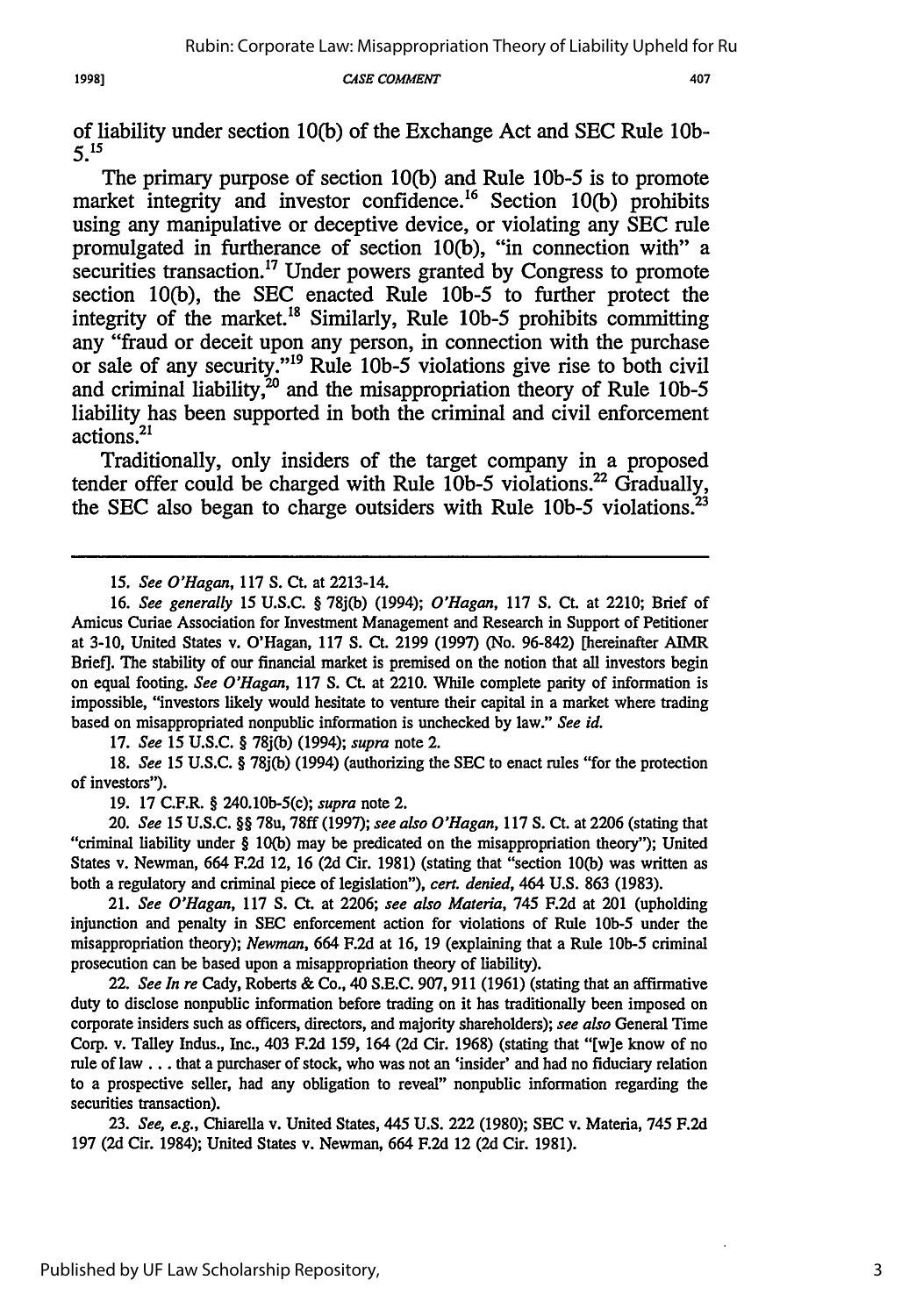#### *FLORIDA LAW REVIEW*

One of the earliest decisions addressing Rule **lOb-5** liability for outsiders of the target company was *Chiarella* v. United States.<sup>24</sup> In that case, the defendant worked for a financial printer.<sup>25</sup> While at work, he deduced from partially blank documents the identities of the target companies of several proposed tender offers.<sup>26</sup> On the basis of this nonpublic information, he purchased stock in the target companies.<sup>27</sup> The **SEC** charged the defendant with violating section **10(b)** and Rule **10b-5 by** purchasing securities in the target companies without disclosing the nonpublic information.<sup>28</sup> The district court convicted the defendant on all counts and the Second Circuit affirmed his convic $t$ ion. $^{29}$ 

The Supreme Court reversed, holding that the defendant did not commit the fraud necessary to violate Rule *l0b-520* The Court reasoned that the defendant's nondisclosure of the nonpublic information could only constitute a fraud if the defendant first had a duty or obligation to disclose the information.<sup>31</sup> The Court held that only insiders and fiduciaries of the target company owed such a duty to the company and its stockholders.<sup>32</sup> Because the defendant was neither an insider nor a fiduciary of the target company, he did not owe a duty to the company or its stockholders.<sup>33</sup> The Court further reasoned that it could only affirm the defendant's conviction if it recognized a broad duty among all market participants to either disclose or abstain from

- **27.** *See Chiarella,* 445 U.S. at 224.
- 28. *See id.* at 225.
- **29.** *See id.*
- 30. *See id.* at 225, **232.**
- 31. *See id.* at 228, 231.

33. *See Chiarella,* 445 U.S. at 231-33.

<sup>24. 445</sup> U.S. 222 (1980).

*<sup>25.</sup> See Chiarella,* 445 U.S. at 224.

<sup>26.</sup> *See id.* A company's stock price is sensitive to news of a proposed corporate takeover. *See Materia,* 745 F.2d at 199. Therefore, the identities of the companies involved are usually omitted from the preliminary drafts of the merger or acquisition documents until as late as possible. *See id.; see also Chiarella,* 445 U.S. at 224 (recognizing that the identities of the **firms** are usually concealed until the final printing).

**<sup>32.</sup>** *See id* at 229; *see also Cady, Roberts & Co.,* 40 S.E.C. at 911 (recognizing that insiders with nonpublic information are under a duty to disclose the information before they trade on it). This is known as the classical theory of Rule **lob-5** liability. *See O'Hagan,* 117 **S.** Ct. at 2207. The classical theory applies to both insiders, such as those who work directly for the target company, and temporary insiders, such as accountants, lawyers, etc. who have a fiduciary relationship with the target company. *See id.; see also* Dirks v. SEC, 463 U.S. 646, 655 n.14 (1983) (noting that certain corporate outsiders, such as accountants and lawyers, may become fiduciaries of a company if nonpublic corporate information is shared with them as a result of their confidential relationship to the company).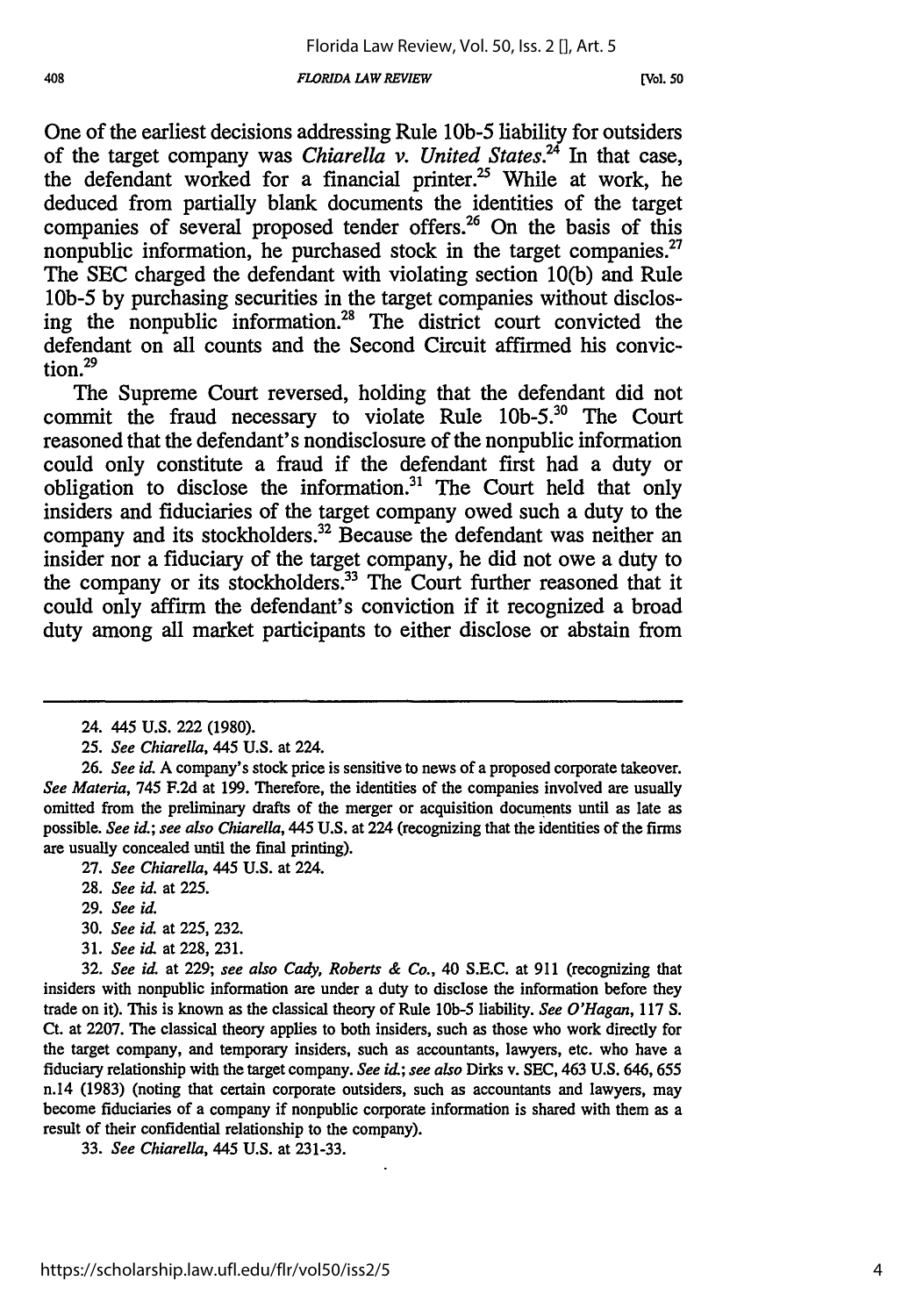trading on nonpublic information.<sup>34</sup> Based on the language and the legislative history of section 10(b), however, the Court found no evidence of such a broad duty among market participants.<sup>35</sup> Under this narrow interpretation of section 10(b), the defendant because he could not be guilty of Rule 10b-5 fraud for not disclosing the information,<sup>36</sup> did not have a duty to disclose the information to the company or its stockholders.

The SEC alternatively argued that the defendant was guilty of violating Rule *lOb-5* because he misappropriated confidential information entrusted to his employer by the target company.<sup>37</sup> Under this theory of liability, the duty breached which constitutes the fraud is the defendant's duty of confidentiality to his employer.<sup>38</sup> The Court dismissed this argument and refused to assess the validity of this misappropriation theory because it was not originally submitted to the jury.<sup>39</sup>

However, Chief Justice Burger espoused an even larger misappropriation theory of Rule *lOb-5* liability in his strongly-worded dissent to *Chiarella.<sup>45</sup>* According to Chief Justice Burger's broad interpretation of Rule lOb-5, any person who fraudulently and unlawfully misappropriates nonpublic information owes a duty to all other market participants to either "disclose that information or to refrain from trading" on  $\overline{t}$ t.<sup>41</sup> By using his employer's nonpublic information for private, personal gain, the defendant breached his duty of confidentiality to his employer and thus owed an absolute duty to either disclose the information or refrain from trading on it.<sup>42</sup> Chief Justice Burger believed that, under the misappropriation theory, the defendant was guilty of violating Rule **lOb-5** by not disclosing the nonpublic information.<sup>43</sup> This marked the birth of the misappropriation theory of Rule *lOb-5* criminal liability.

40. *See id.* at 243-44 (Burger, **C.L,** dissenting).

41. *Id.* at 240 (Burger, CJ., dissenting). Chief Justice Burger stated that he would read the language of § 10(b) and Rule **lob-5** as requiring that "a person who has misappropriated nonpublic information has an absolute duty to disclose that information or to refrain from trading." *Id.*

42. *See id.* at 240, 244 (Burger, **C..,** dissenting).

<sup>34.</sup> *See id.* at **233.** This bright line rule became known as the "disclose or refrain" rule.

**<sup>35.</sup>** *See id.*

<sup>36.</sup> *See id.* at 231.

<sup>37.</sup> *See id.* at 235.

<sup>38.</sup> *See id.* at 235-36.

<sup>39.</sup> *See id.*

<sup>43.</sup> *See id.* at 245 (Burger, **C.L,** dissenting).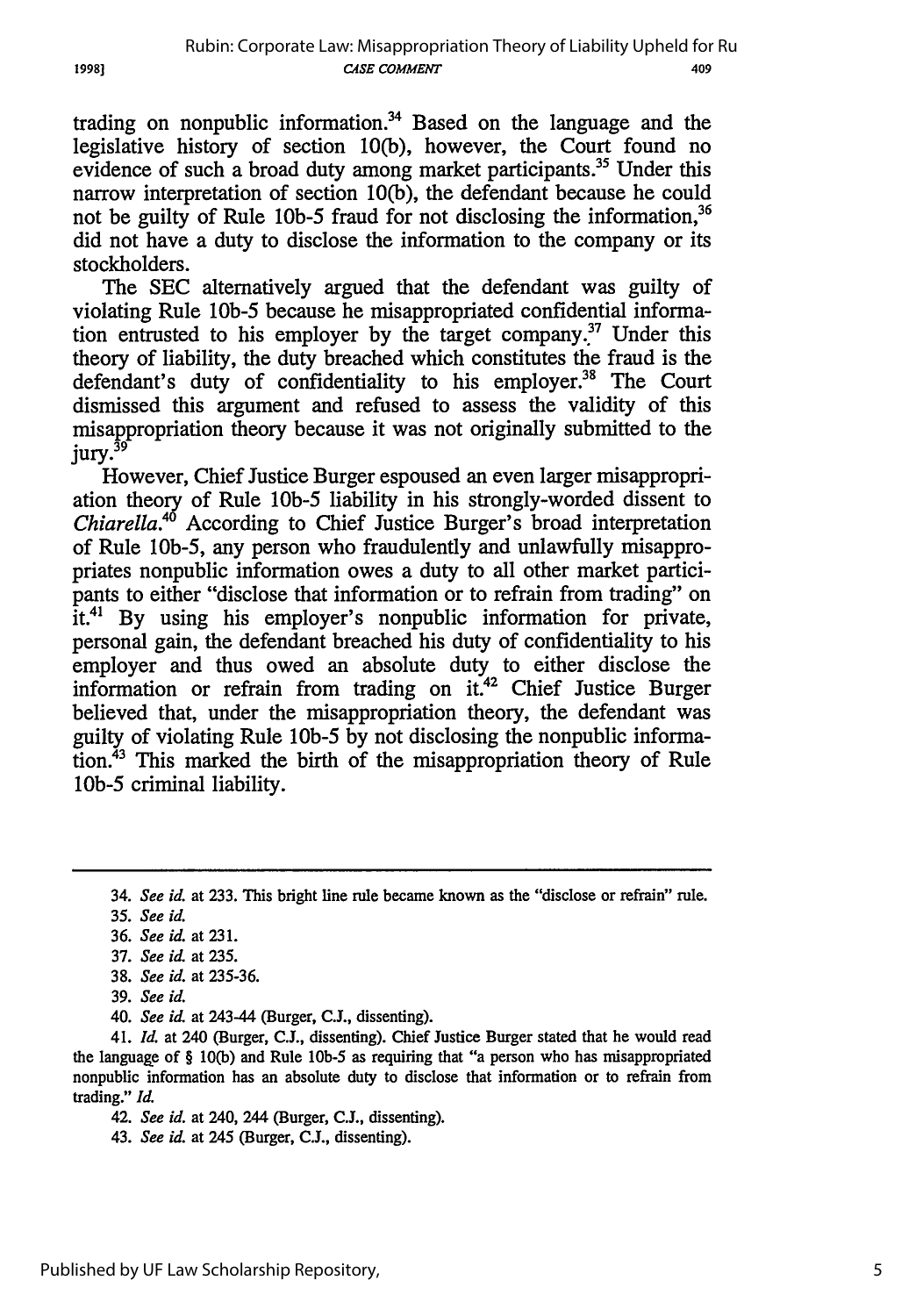After Chief Justice Burger introduced the misappropriation theory in his dissent to *Chiarella,* the SEC took note and began basing Rule **lOb-5** charges solely upon the misappropriation theory. <sup>4</sup>*SEC v. Materia* was one of the first cases where the federal courts were forced to rule on the validity of the misappropriation theory.45 In *Materia,* the Second Circuit faced nearly the same factual situation as it had in *Chiarella.41* The defendant worked for a financial printer and deduced the identities of the target companies of several proposed acquisitions.<sup>47</sup> Based on this information, he then purchased securities in the target companies before the news was released to the public.<sup>48</sup> The SEC charged the defendant with violating Rule **lOb-5** under the misappropriation theory of liability, claiming that he misappropriated his employer's information by using it to purchase securities for personal, financial gain.<sup>49</sup> Thus, in this case the misappropriation theory of liability was properly submitted for judicial consideration.<sup>50</sup>

The district court held that the defendant had violated section 10(b) and Rule **lOb-5<sup>5</sup> '** and the Second Circuit affirmed, wholly embracing the misappropriation theory as suggested in Chief Justice Burger's dissent in *Chiarella.52* The court stated that the legislative history of the Exchange Act indicated that section 10(b) "was intended to be broad in scope."53 Under a broad interpretation of Rule lOb-5, any fraud in connection with the trading of securities is enough to warrant Rule **lOb-**5 liability.<sup>54</sup> In the wake of the Supreme Court's recent reversal of *Chiarella,* the Second Circuit distinguished *Materia* on the sole ground that, in *Materia,* the misappropriation theory was properly submitted for consideration.<sup>55</sup> The court then pointed out that in *Chiarella*, the Supreme Court intentionally left the validity of the misappropriation

48. *See Materia,* 745 F.2d at 199.

49. *See id.* at **199-200.** The **SEC** brought an enforcement action, rather than criminal charges, against the defendant. *See id.* The **SEC** sought a permanent injunction to prevent future violations, as well as an order requiring that the defendant turn over all profits from illegal trading to the **SEC.** *See id.*

*50. Compare id.* at 200 *with supra* text accompanying note 39.

- *51. See Materia,* 745 F.2d at 200.
- 52. *See iL* at 203.
- 53. *Id.* at 201.
- *54. See id.*

*55. See id.* at **203.** The court explained that the misappropriation theory was not rejected by the Supreme Court in *Chiarella. See id The* theory simply was not considered because it had not been originally submitted to the jury. *See* **id.**

<sup>44.</sup> *See, e.g., Materia,* 745 F.2d at 199-200; *Newman,* 664 F.2d at 15-16.

*<sup>45.</sup> See Materia,* 745 F.2d at 199-200.

<sup>46.</sup> *See id.* at 199.

<sup>47.</sup> *See id.; see also supra* text accompanying note **26.**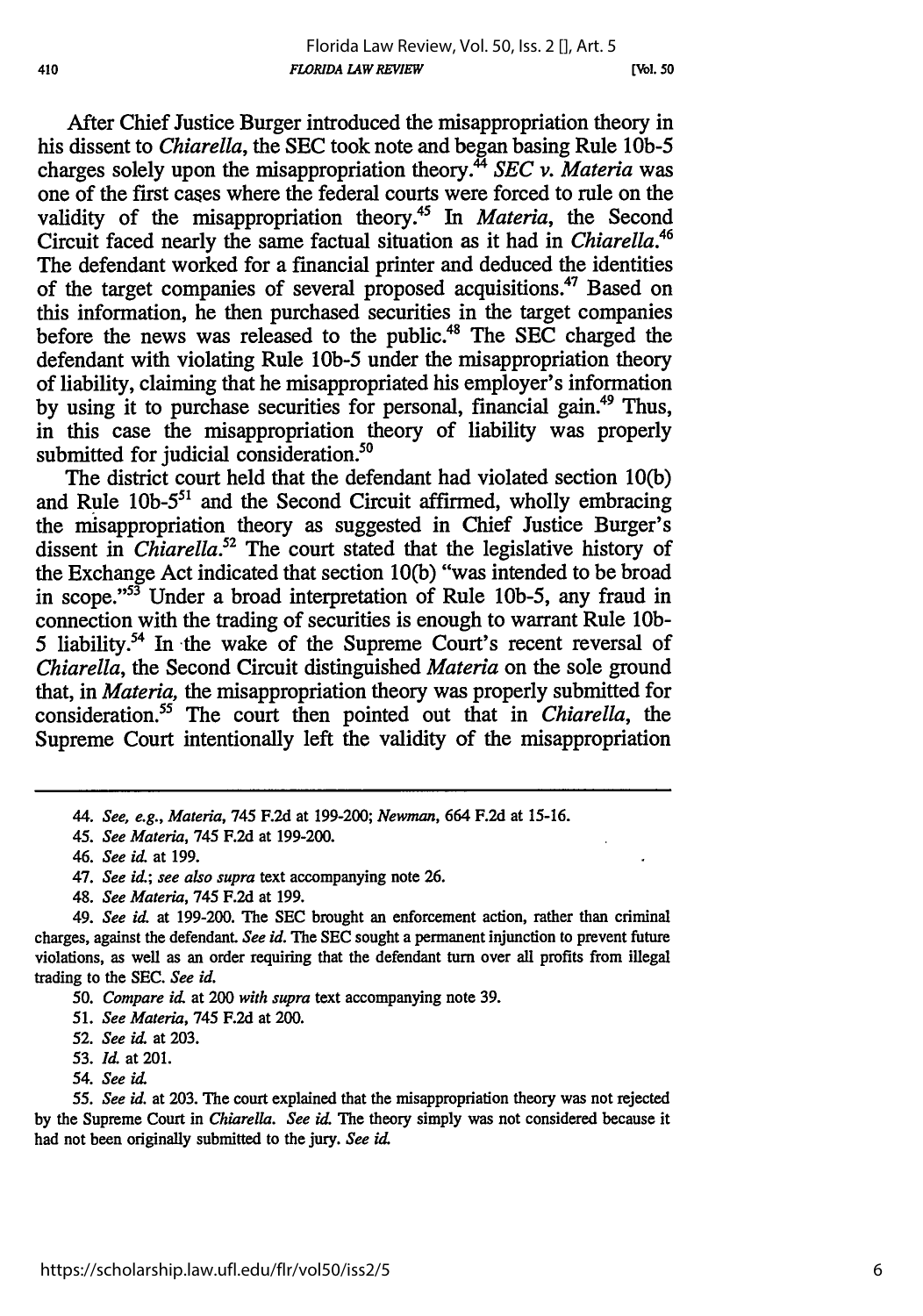theory to be decided at another time.<sup>56</sup> Although the Supreme Court left this issue unresolved,  $57$  the Second Circuit upheld the district court's judgment under this new misappropriation theory of liability.<sup>58</sup>

However, other circuits have been reluctant to uphold the misappropriation theory of Rule **lOb-5** liability.59 For instance, in *United States v. Bryan,* the Fourth Circuit rejected the SEC's use of the misappropriation theory in Rule **lOb-5** actions.60 In *Bryan,* the defendant was the director of the West Virginia Lottery.<sup>61</sup> When the lottery decided to expand by offering video lottery terminals, it accepted bids from various gaming companies.<sup>62</sup> The defendant then purchased stock in several of the bidding companies and rigged the selection process to ensure that one of the companies in which he owned stock would be awarded the contract.63 Once the lottery selected a contractor, but before the news was released to the public, the defendant purchased additional stock in that company.64 The SEC charged the defendant with violating Rule 10b-5 under the misappropriation theory of liability,<sup>65</sup> claiming that he misappropriated nonpublic information from his employer and then used the information to purchase securities.<sup>66</sup> The district court convicted him under the misappropriation theory.<sup>67</sup>

On appeal, the Fourth Circuit rejected the misappropriation theory of liability and reversed the defendant's conviction.<sup>68</sup> In reaching this conclusion, the court carefully construed the precise language of section 10(b) and Rule lOb-5. 69 It noted that because Rule **lOb-5** was promulgated in furtherance of section 10(b), it cannot be construed any more broadly than section 10(b).70 Because section 10(b) uses the word

60. *See Bryan,* 58 F.3d at 944.

- *62. See id.* at 938.
- 63. *See id.* at 938-39.
- 64. *See id.* at 939.
- 65. *See id.* at 943.
- 66. *See id.* at 939.
- 67. *See id.* at 936, 939.
- 68. *See id.* at 944.
- 69. *See id.* at 945-46.

70. *See id,* at 949 n.15; *see also O'Hagan,* 117 **S.** Ct. at 2217 n.18 (noting that "Rule **10b-5** may proscribe only conduct that § **10(b)** prohibits"); Ernst & Ernst v. Hochfelder, 425

*<sup>56.</sup> See id.* (quoting *Chiarella,* 445 U.S. at 238 (Stevens, J., concurring)).

*<sup>57.</sup> See id.*

*<sup>58.</sup> See id.* at 204.

*<sup>59.</sup> See, e.g.,* United States v. O'Hagan, 92 F.3d 612, 622 (8th Cir. 1996), *rev'd, 117* S. *Ct.* 2199 (1997); United States v. Bryan, 58 F.3d 933, 944 (4th Cir. 1995), *overruled by* United States v. O'Hagan, **117** S. Ct. 2199 (1997).

**<sup>61.</sup>** *See id.* at **936.**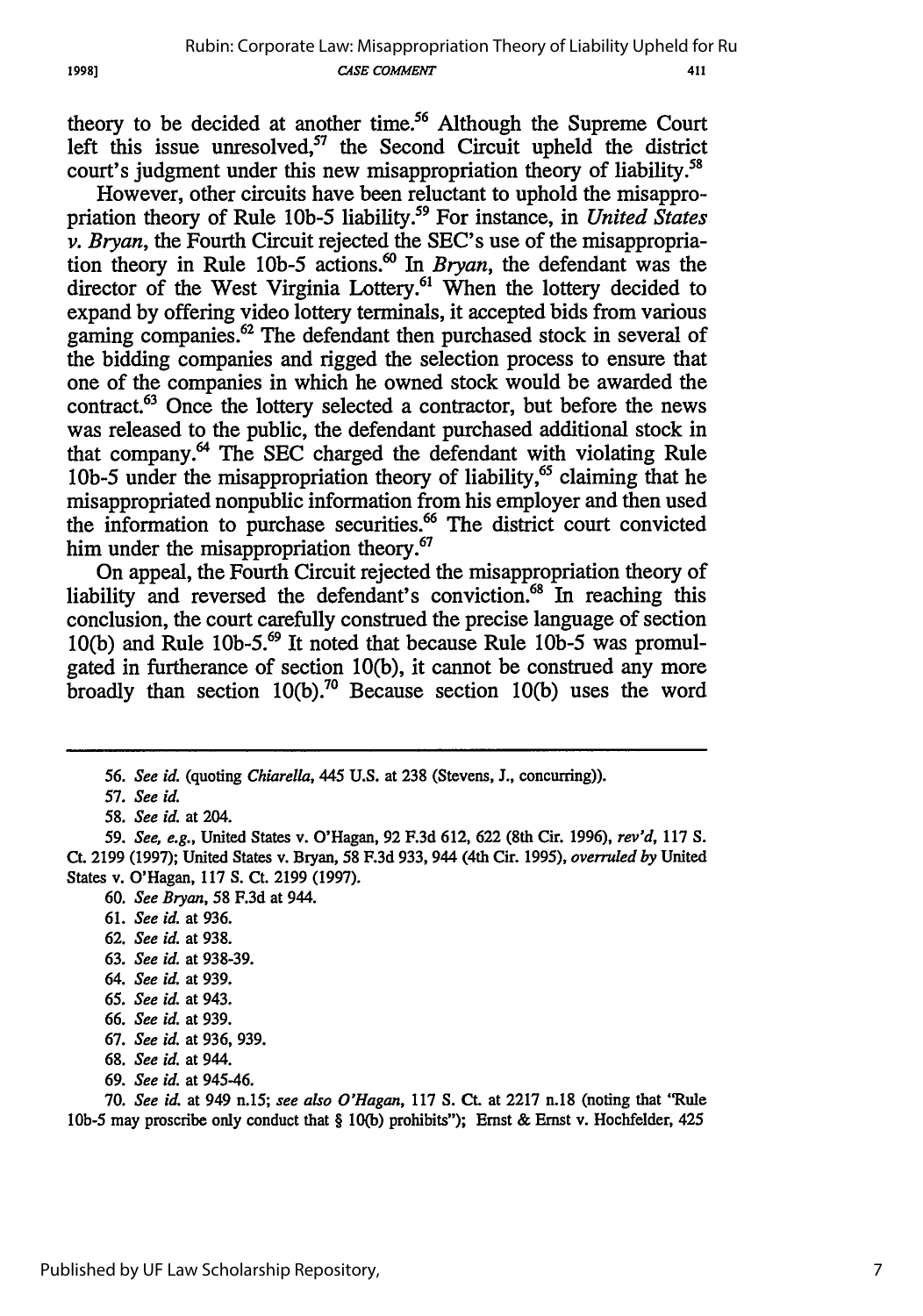**[Vol. 50**

"deception," any valid theory of liability under Rule **lOb-5** must further this deception requirement.<sup>71</sup> The Fourth Circuit reasoned that the misappropriation theory allows liability when nonpublic information is misappropriated in breach of a fiduciary duty, without requiring any actual deception.72 Because the misappropriation theory "does not even require deception."<sup>73</sup> the court stated that the theory is broader than section **10(b)** and therefore cannot be a valid theory of Rule **10b-5** liability.<sup>74</sup> This set the stage for the Supreme Court to reconcile the conflicting views among the circuit courts.75

In the instant case, the Supreme Court upheld the misappropriation theory as a valid theory of liability under section **10(b)** and Rule **10b-5.76** The instant Court held that the misappropriation theory satisfied Rule lOb-5's requirement that the "deception" be "in connection with" a securities transaction.<sup>77</sup> The Court found that the "deception" element was satisfied because misappropriating an employer's information for private, personal gain defrauds the employer who entrusted the employee with confidential information.<sup>78</sup> The Court found that the "in connection with" element was satisfied because the Rule **10b-5** liability arose only when the misappropriator actually traded on the nonpublic information.79 **Thus,** the fraud was not consummated until the decep-

**U.S. 185,** 214 (1976) (stating that the scope of **SEC** Rule **lOb-5** "cannot exceed the power granted the **[SEC] by** Congress under § 10(b)").

71. *See Biyan,* 58 F.3d at 946, 949.

72. See id.

73. *Id.*

*74. See* id. at 944, 949.

*75. See O'Hagan,* 117 **S.** Ct. at 2206. The Second, Seventh, and Ninth Circuits have upheld the misappropriation theory of Rule **lOb-5** liability, while the Fourth and Eighth Circuits have been reluctant to uphold the theory. *See, e.g.,* **SEC** v. Maio, 51 F.3d **623** (7th Cir. 1995); **SEC** v. Cherif, 933 F.2d 403 (7th Cir. 1991); **SEC** v. Clark, 915 F.2d 439 (9th Cir. 1990); **SEC** v. Materia, 745 F.2d 197 (2d Cir. 1984); United States v. Newman, 664 F.2d 12 (2d Cir. 1981). *But see, e.g.,* United States v. O'Hagan, **92** F.3d **612** (8th Cir. 1996), *rev'd,* 117 **S. Ct.** 2199 (1997); United States v. Bryan, 58 F.3d 933 (4th Cir. 1995), *overruled by* United States v. O'Hagan, 117 **S. Ct.** 2199 (1997). Since *Chiarella v. United States,* 445 U.S. 222 (1980), the Supreme Court has only considered the misappropriation theory one other time, in *Carpenter v. United States,* 484 U.S. 19 (1987). *See O'Hagan,* 117 **S.** Ct. at 2206 n.4. In that case, the Justices were evenly split on the issue of whether the securities fraud charges based upon the misappropriation theory of liability should be upheld. *See id*

76. *See O'Hagan,* 117 **S.** Ct. at 2213-14.

77. *See id.* at 2208.

78. *See id.*

79. *See* **id** at 2209. It was not a violation for Respondent to possess the nonpublic information. *See id.* The violation was consummated when he traded securities based upon the nonpublic information. *See id.*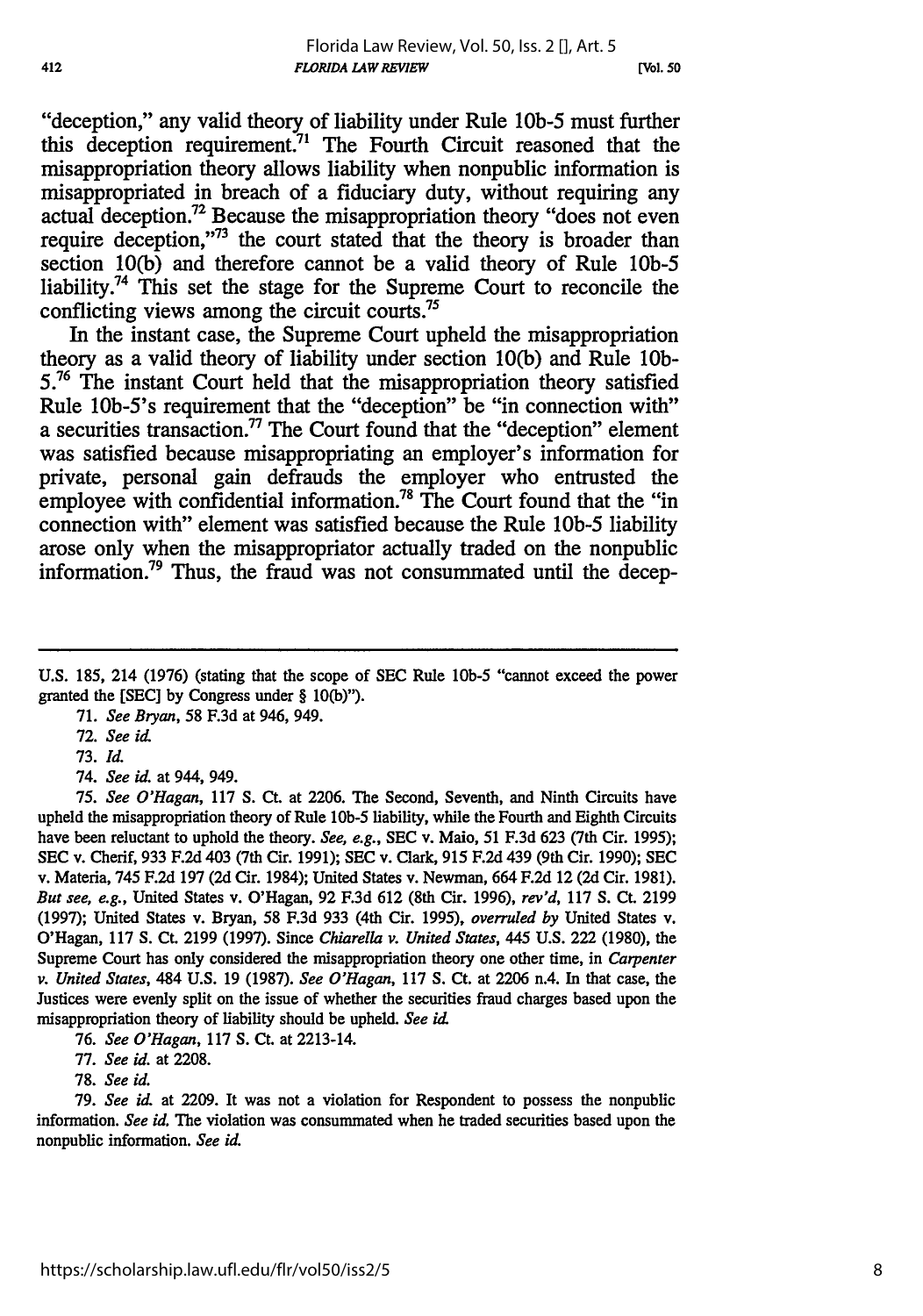tion and misappropriation were used to purchase or sell securities.<sup>80</sup> Under this broad interpretation of section 10(b) and Rule 10b-5, almost any fraud in connection with a securities transaction will satisfy the fraud requirement.<sup>81</sup> The fraud does not have to be against the company or its stockholders.<sup>82</sup>

The instant Court also looked at the legislative history and policy behind section 10(b) and Rule *lOb-5.3* It recognized that the Exchange Act was designed "to insure honest securities markets and thereby promote investor confidence."<sup>84</sup> Because the misappropriation theory protects the integrity of the market, by preventing outsiders from using nonpublic information in connection with securities transactions, the Court reasoned that the misappropriation theory lies within the broad purview of section 10(b) and Rule 10b-5. $^{85}$  Finally, the Court stated that in promoting market integrity, "it makes scant sense to hold a lawyer like O'Hagan a § 10(b) violator if he works for a law firm representing the target of a tender offer, but not if he works for a law firm representing the bidder." $86$  Thus, the instant Court held that section 10(b) was intended to be read broadly, allowing liability for any fraud in connection with the trading of securities. $87$ 

Justice Scalia, in a brief dissent, focused purely on the principle of lenity applied when interpreting criminal statutes.<sup>88</sup> According to the principle of lenity, when a court faces an ambiguous criminal statute, it should interpret the statute so that the result is most favorable to the defendant.<sup>89</sup> Thus, Justice Scalia believed that the principle of lenity should have guided the Court's statutory construction of section 10(b) and Rule 10b-5 to be as narrow as possible.<sup>90</sup> Accordingly, Justice

83. *See id.* at 2207-10.

85. *See O'Hagan,* 117 S. Ct. at 2207-08.

87. *See id.* at 2211.

88. See id. at 2220 (Scalia, J., concurring in part and dissenting in part). Because there was obvious ambiguity in the interpretation of § 10(b) and Rule lOb-5, as evidenced by the dichotomy of results among the circuit courts, the principle of lenity should have guided the Court in interpreting the criminal statute to be as narrow as possible and more favorable to the defendant. *See* PAUL H. ROBINSON, **FuNDAMENTALs** OF **CRIMINAL LAW** 135 (2d ed. 1995).

89. *See* **ROBINSON,** *supra* note 88.

90. *See O'Hagan,* 117 **S.** Ct. at 2220 (Scalia, J., concurring in part and dissenting in part).

<sup>80.</sup> *See id.*

<sup>81.</sup> *See id.* at 2209-10.

<sup>82.</sup> *See iL*

<sup>84.</sup> *See id.* at 2210 (citing 45 Fed. Reg. 60412 (1980)). The Court stated that "[a]lthough informational disparity is inevitable in the securities markets, investors likely would hesitate to venture their capital in a market where trading based on misappropriated nonpublic information is unchecked by law." *See id See generally* AIMR Brief, *supra* note 16.

<sup>86.</sup> *Id.* at 2210-11.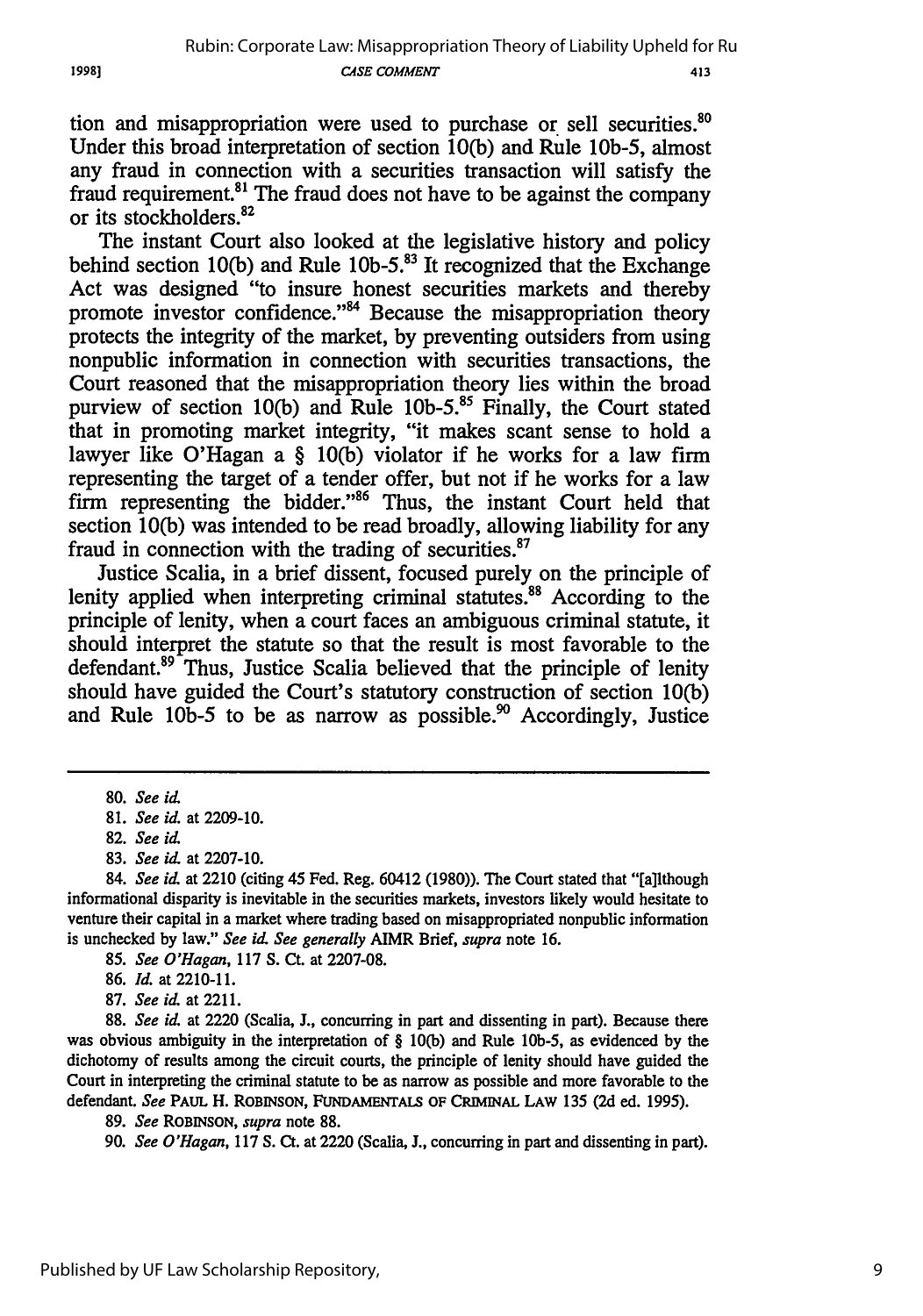Scalia narrowly read the language of section 10(b) and Rule **lOb-5** as requiring that the "manipulation" or "deception" be of the other party to the securities transaction, and not just of any market participant.<sup>51</sup> Under this narrow interpretation of section 10(b) and Rule lOb-5, the misappropriation theory would be an invalid theory of liability.<sup>92</sup>

The instant decision affirms the misappropriation theory as a valid theory of liability under Rule  $10b-5$ .<sup>93</sup> Since the misappropriation theory was first broached in Chief Justice Burger's dissent in *Chiarella* over seventeen years ago, the federal circuit courts have struggled to understand the kinds of actions that fall within the Rule **lOb-5** prohibition under the theory.<sup>94</sup> The instant Court now has made clear that a breach of any fiduciary duty in connection with the exchange of securities violates Rule 10b-5.<sup>95</sup>

The primary importance of the instant decision is that it expands Rule **lOb-5** liability to include corporate outsiders as well as insiders. <sup>96</sup> While the SEC still will have to prove that the outsider breached some fiduciary duty, this should not pose a problem in most situations because confidential information is usually only obtained by reason of a fiduciary relationship.<sup>97</sup> Subjecting both insiders and outsiders to Rule **lOb-5** liability should substantially reduce securities trading based on nonpublic information.<sup>98</sup> This, in turn, should promote market integrity and further the policy behind section 10(b) and Rule **lOb-5. <sup>99</sup>**

Although the instant Court relied upon a broad interpretation of section 10(b) and Rule lOb-5, it recognized that the misappropriation theory of outsider liability currently upheld is still not as broad as Chief Justice Burger's original theory set forth in his dissent in *Chiarella.'0*

- 94. *See supra* note 75.
- 95. *See O'Hagan,* 117 **S.** Ct. at **2207.**

97. *See O'Hagan,* 117 S. Ct. at 2219.

98. *See id.* at 2207-08.

*99. See id.*

*100. See id* at 2208 n.6. The Court noted that Chief Justice Burger "advanced a broader reading of § 10(b) and Rule lOb-5" where "the disclosure obligation.., ran to those with whom the misappropriator trades." *Id* (citing *Chiarella,* 445 U.S. at 240 (Burger, C.J., dissenting)).

**<sup>91.</sup>** *See* id. (Scalia, **J.,** concurring in part and dissenting in part).

<sup>92.</sup> *See id.* (Scalia, **J.,** concurring in part and dissenting in part).

<sup>93.</sup> *See id* at 2213-14.

<sup>96.</sup> *See id.* The misappropriation theory of Rule **lOb-5** liability applies only to corporate outsiders. *See id* Until now, some circuits have allowed Rule *lob-5* liability under the misappropriation theory while others have not. *See supra* note 75. In the circuits that failed to recognize the misappropriation theory, outsiders could only be charged with Rule **lob-5** violations if they were, in essence, temporary insiders or fiduciaries of the target company. *See O'Hagan,* 117 **S.** Ct. at **2207;** *Dirks,* 463 **U.S.** at 655 n.14.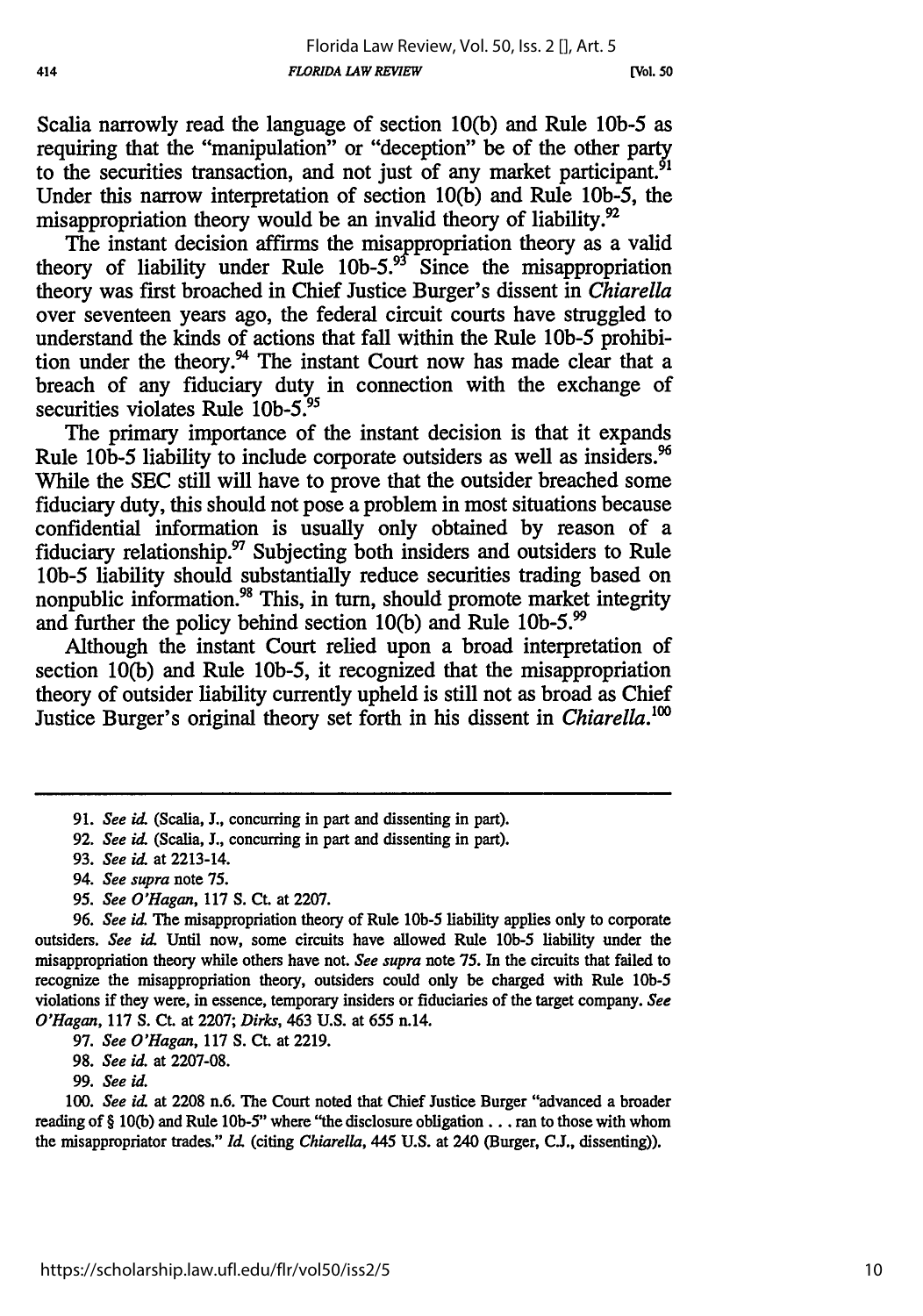415

Chief Justice Burger espoused an absolute duty to "disclose or refrain."<sup>101</sup> Under that view, the misappropriator simply cannot trade securities while in possession of nonpublic information.<sup>102</sup> The misappropriator must refrain from trading until the information is disclosed to the public.<sup>103</sup>

However, the instant Court noted that under the theory currently upheld, the misappropriator only has a duty to disclose his intent to trade on the basis of the nonpublic information to the sources of the information.104 Because the misappropriator only owes a fiduciary duty to the sources of the information, the only possible Rule **lOb-5** violation is if the misappropriator breaches his fiduciary duty to disclose to those sources.<sup>105</sup> Thus, in the instant case, Respondent had a duty to disclose his intent to trade securities to both his firm and his firm's client.<sup>106</sup> If the misappropriator discloses his proposed trading to the sources of the information, then he is not deceiving them and is not guilty of the fraud necessary for Rule 10b-5 liability.<sup>107</sup> The Court stressed, however, that disclosure only precludes the misappropriator from section 10(b) and Rule 10b-5 liability.<sup>108</sup> If the misappropriator trades securities based upon the nonpublic information, even if he disclosed his intent to trade, he still may be liable under state law for breach of a duty of loyalty. $^{109}$ 

Similarly, the Court recognized another inherent limitation of the misappropriation theory currently upheld.<sup>110</sup> If the source of the information authorizes the misappropriator to trade on the nonpublic information, then the misappropriator is not defrauding the source and will not satisfy Rule  $10b-5$ 's fraud requirement.<sup>111</sup> For instance, in the instant case, if the Respondent's firm and its client specifically authorized all employees to use the nonpublic information for trading purposes, then the Respondent would not be guilty of violating Rule

111. *See id.*

<sup>101.</sup> *See Chiarella,* 445 **U.S.** at 240 (Burger, CJ., dissenting).

<sup>102.</sup> *See id.* at 243-45 (Burger, CJ., dissenting).

**<sup>103.</sup>** *See iai* (Burger, **C.J.,** dissenting)

*<sup>104.</sup> See O'Hagan,* 117 **S.** Ct. at 2208 n.6 (noting that "the disclosure obligation runs to the source of the information").

<sup>105.</sup> *See id.*

*<sup>106.</sup> See id.*

<sup>107.</sup> See id. at 2209. The Court stressed that "[d]eception through nondisclosure is central to the [misappropriation] theory.. . **."** *kl* at 2208. Therefore, disclosure precludes liability under the theory because there cannot be deception if the information is first disclosed. *See id* at 2209.

**<sup>108.</sup>** *See id.* at **2209.**

*<sup>109.</sup> See id.*

<sup>110.</sup> *See id.* at 2211 n.9.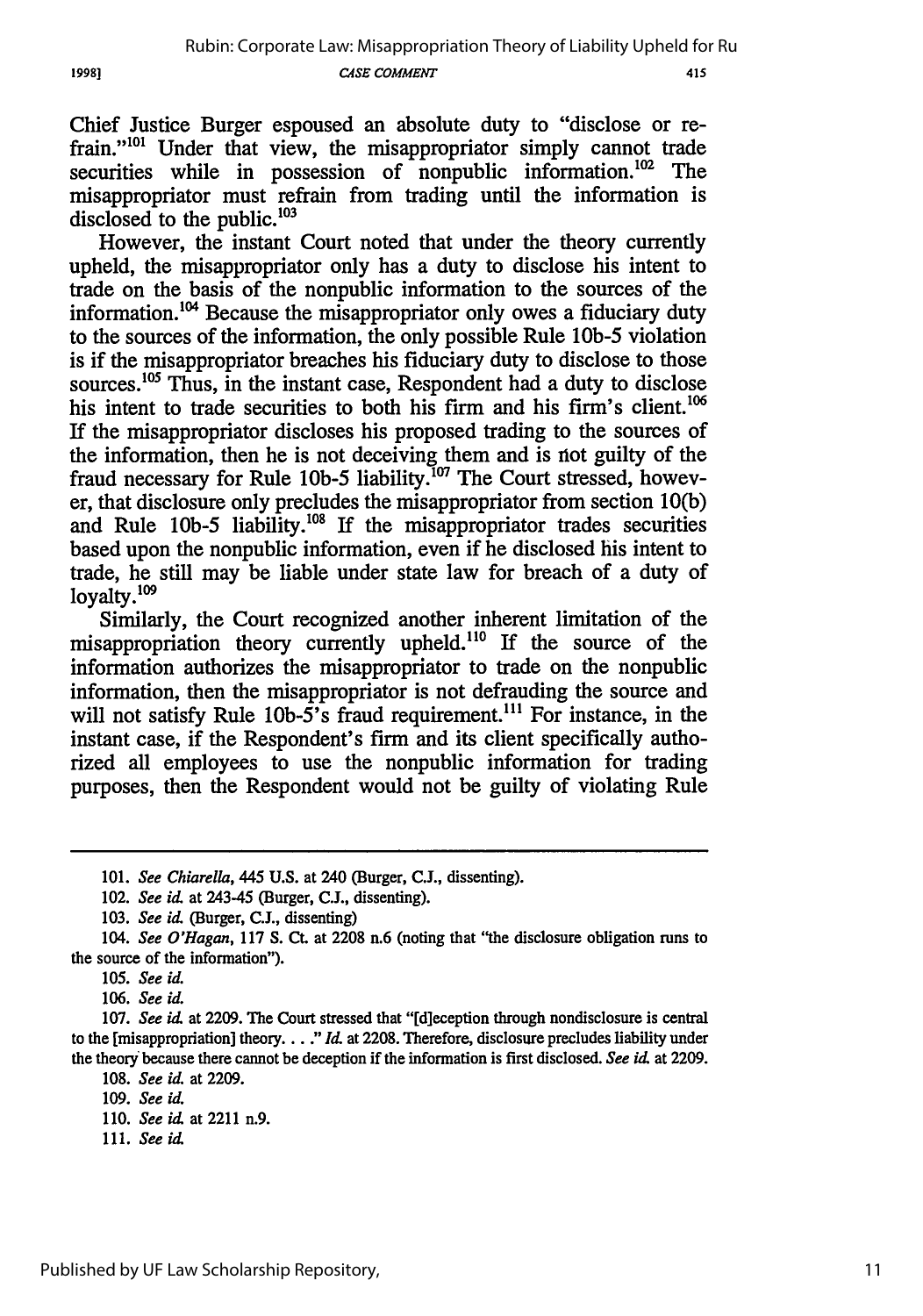**lOb-5.1 <sup>2</sup>**If the Respondent were allowed to use the information, then he would not be deceiving or defrauding the sources of the information by using the information in connection with securities transactions.<sup>113</sup>

Although the misappropriation theory is designed to prevent outsiders from trading on nonpublic information,<sup>114</sup> it does not fully achieve this goal.<sup>115</sup> Under the current misappropriation theory, the misappropriator must breach some fiduciary duty to the source of the information in order to be liable under Rule  $10b-5$ .<sup>116</sup> However, if the order to be liable under Rule  $10b-5$ <sup>116</sup> However, misappropriator does not owe any fiduciary duty to the source of the nonpublic information, then the misappropriator cannot be guilty under the misappropriation theory of Rule 10b-5 liability.<sup>117</sup> For instance, suppose a waiter overhears two corporate directors secretly discussing their company's recent oil discovery during dinner and then, based on this information, purchases securities in the company.<sup>118</sup> Under current law, the waiter, an outsider, will not be guilty of violating the misappropriation theory because he does not owe a fiduciary duty to either the two directors or to the restaurant.<sup>119</sup> The outsider can legally buy or sell securities in the company.<sup>120</sup> This permissible investment is clearly contrary to the market integrity purposes behind section 10(b) and Rule  $10b-5.<sup>121</sup>$ 

Another critical downfall of the instant decision was suggested by Justice Scalia's dissent.<sup>122</sup> Specifically, the instant case involves the criminal application of section 10(b) and Rule 10b-5.<sup>123</sup> In holding that the misappropriation theory is valid under Rule lOb-5, the Court relied on a broad construction of section 10(b) and Rule  $10b-5$ .<sup>124</sup> This approach is contrary to the judicial system's usual approach towards interpreting ambiguous criminal statutes.<sup>125</sup> While the subjective merits of the misappropriation theory may be argued in the alternative, the

118. *See* Hazen, *supra* note 115.

125. *See* ROBINSON, *supra* note 88.

<sup>112.</sup> *See id.*

**<sup>113.</sup>** *See id.* However, when dealing with tender offers, principals who authorize such trading may then be liable themselves under other sections of the Exchange **Act.** *See id.*

<sup>114.</sup> *See id.* at 2207.

<sup>115.</sup> *See* Thomas Lee Hazen, *"Insider Trading" Under Rule 10b-5, in* **AMERICAN LAW** INsTrTUTE-AMERICAN BAR ASSOCIATION CONTINUING **LEGAL EDUCATION 377, 382 (1997).**

<sup>116.</sup> *See O'Hagan,* **117 S.** Ct. at 2207.

<sup>117.</sup> *See id.*

<sup>119.</sup> *See id.*

<sup>120.</sup> *See id.*

<sup>121.</sup> *See O'Hagan,* **117 S.** Ct. at 2210.

<sup>122.</sup> *See id.* at 2220 (Scalia, **J.,** concurring in part and dissenting in part).

<sup>123.</sup> *See id* at 2206.

<sup>124.</sup> *See* **id** at 2210.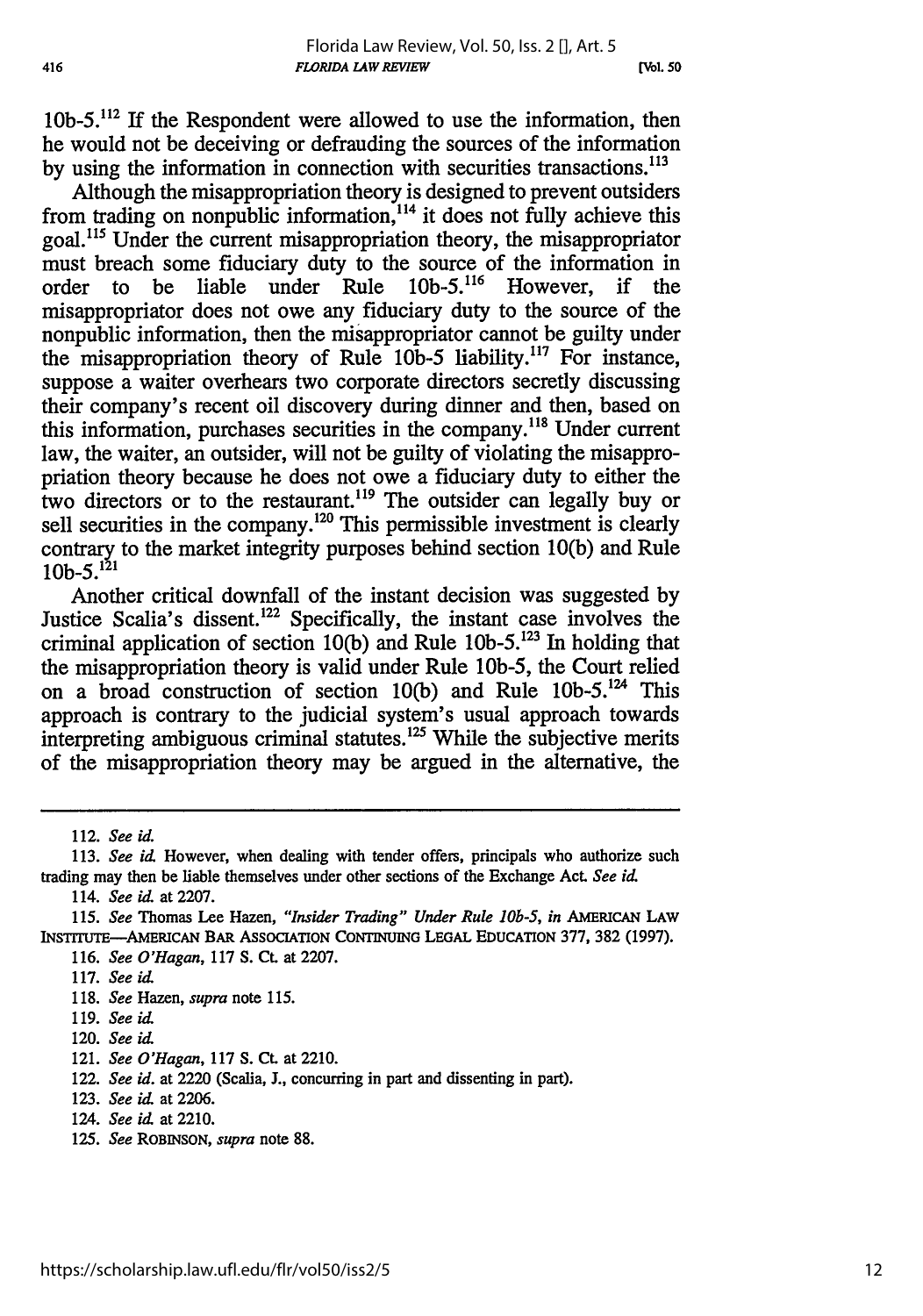**CASE COMMENT**

objective statutory construction procedures should not have been overlooked.<sup>126</sup> In the instant case, because the misappropriation theory is being applied in a criminal context, Rule **lOb-5** should have been construed as narrowly as possible, requiring that the requisite fraud element be met only by a breach of a duty to the other party of the securities transaction, and not just a breach of any fiduciary duty at all. <sup>127</sup>

Although the instant decision is clearly a victory for the SEC, it is by no means a panacea to the market integrity problem created by investors trading on nonpublic information. Even though the misappropriation theory protects market integrity, there still will be situations where outsiders will be able to use nonpublic information in connection with securities transactions.<sup>128</sup> Furthermore, there will never be a complete parity of information among market participants.<sup>129</sup> As long as this is true, investing in the market will continue to be riskier than the drafters of section 10(b) and Rule **lOb-5** intended.

1998]

**<sup>126.</sup>** *See O'Hagan,* 117 **S. Ct.** at 2220 (Scalia, **J.,** concurring in part and dissenting in part).

**<sup>127.</sup>** *See id.* (Scalia, **J.,** concurring in part and dissenting in part). Justice Scalia explains that the majority's interpretation of § **10(b)** and Rule **lOb-5** "does not seem to accord with the principle of lenity we apply to criminal statutes .... *"Id.*

**<sup>128.</sup>** *See, e.g., supra* text accompanying notes **118-20.**

**<sup>129.</sup>** *See O'Hagan,* **117 S.** Ct. at 2210. The Court recognized that "informational disparity is inevitable in the securities markets." *IU See generally AIMR* Brief, *supra* note **16.**